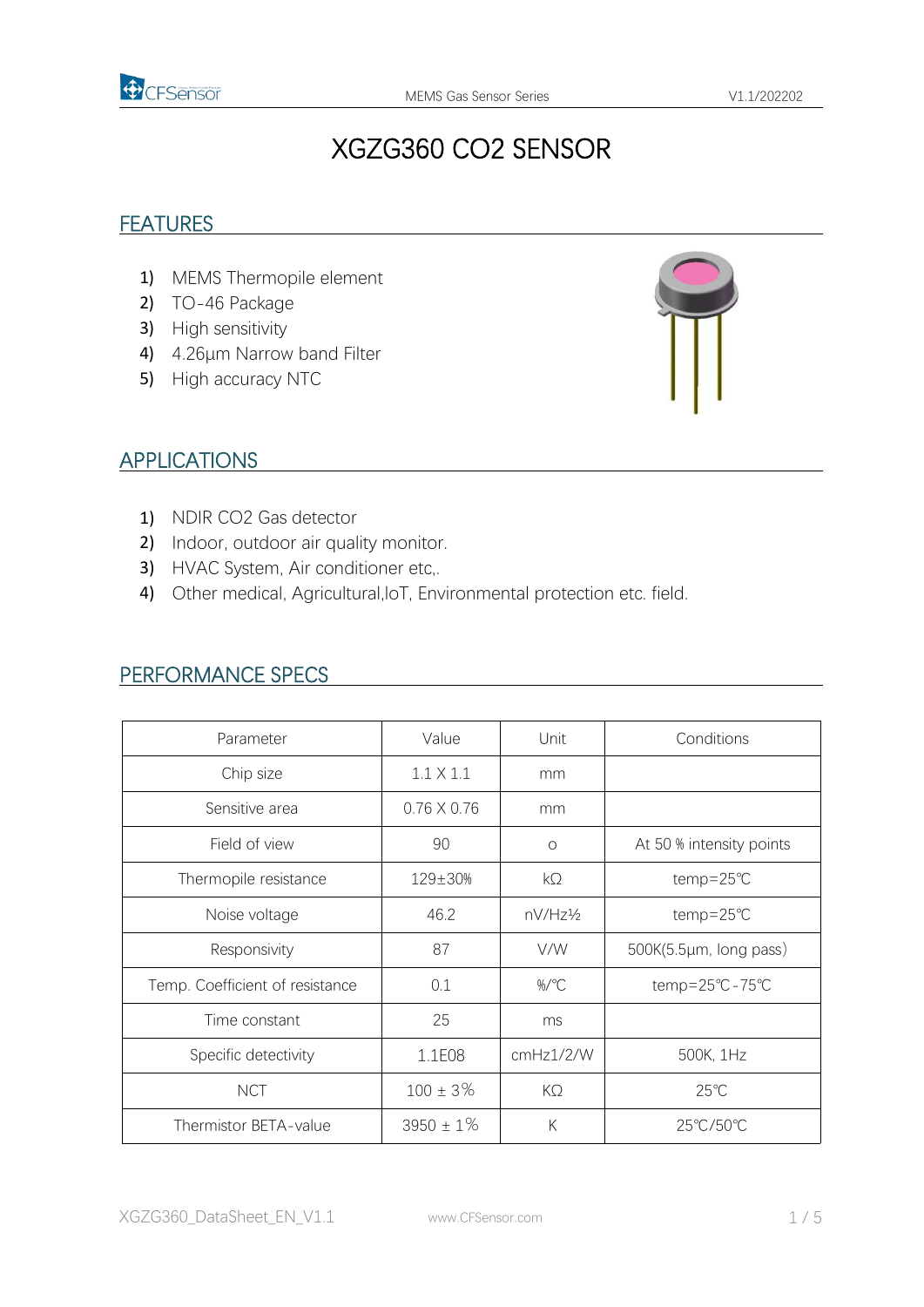

### ABSOLUTE MAXIMUM RATINGS

| Parameter             | Value       | Jnit           |
|-----------------------|-------------|----------------|
| Operating temperature | -20 to +100 | $\circ$        |
| Storage Temperature   | -40 to +125 | $\circ$ $\cap$ |

### OPTICAL CURVES



### IR CHARACTERISTICS

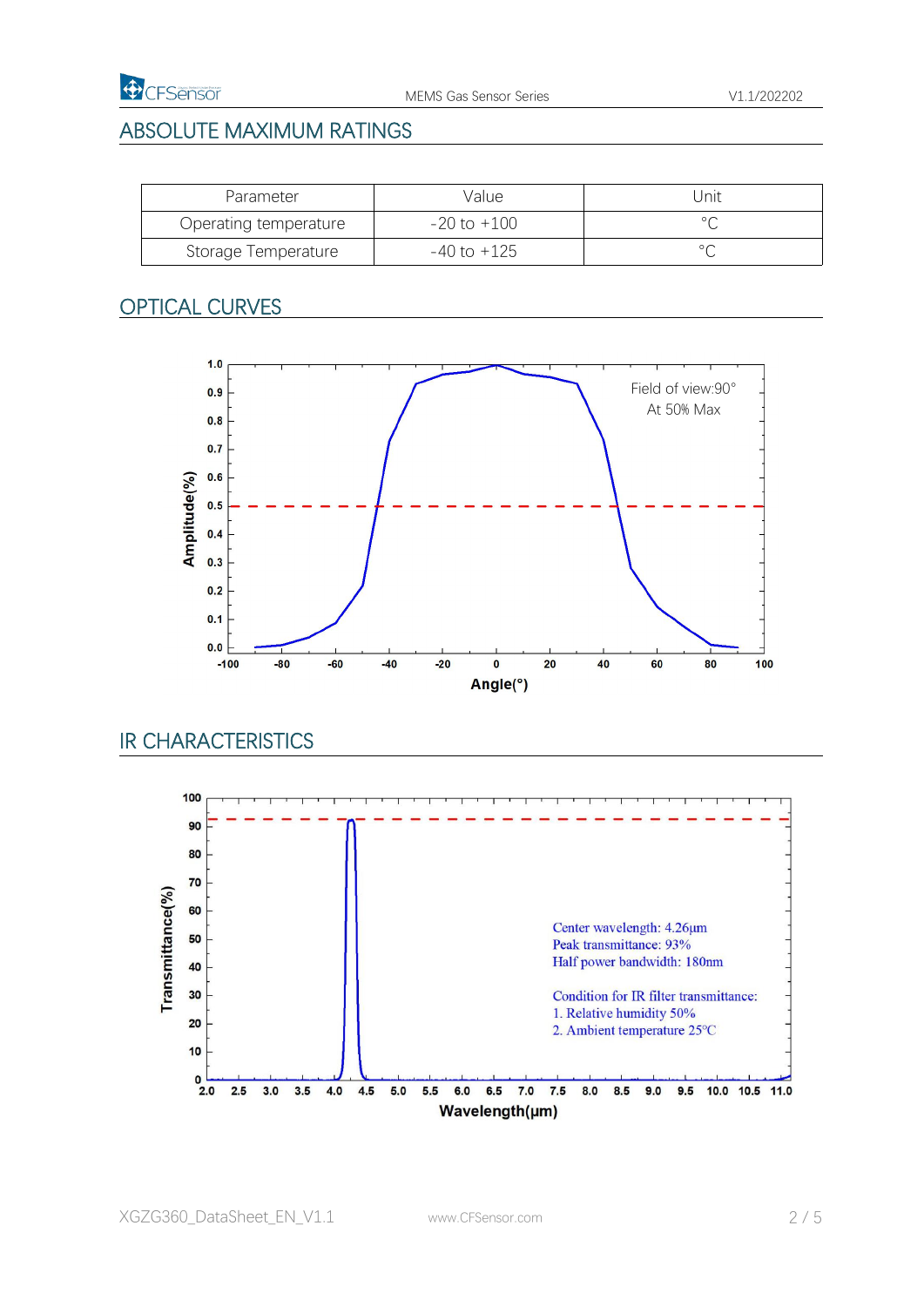**D** CFSensor

### MECHANICAL DIMENSION









### ELECTRICAL CONNECTIONS

| Pin    |             |                    | ◡           |            |
|--------|-------------|--------------------|-------------|------------|
| Define | Thermopile+ | $T_{\rm C}$<br>マーヘ | Thermopile- | <b>GND</b> |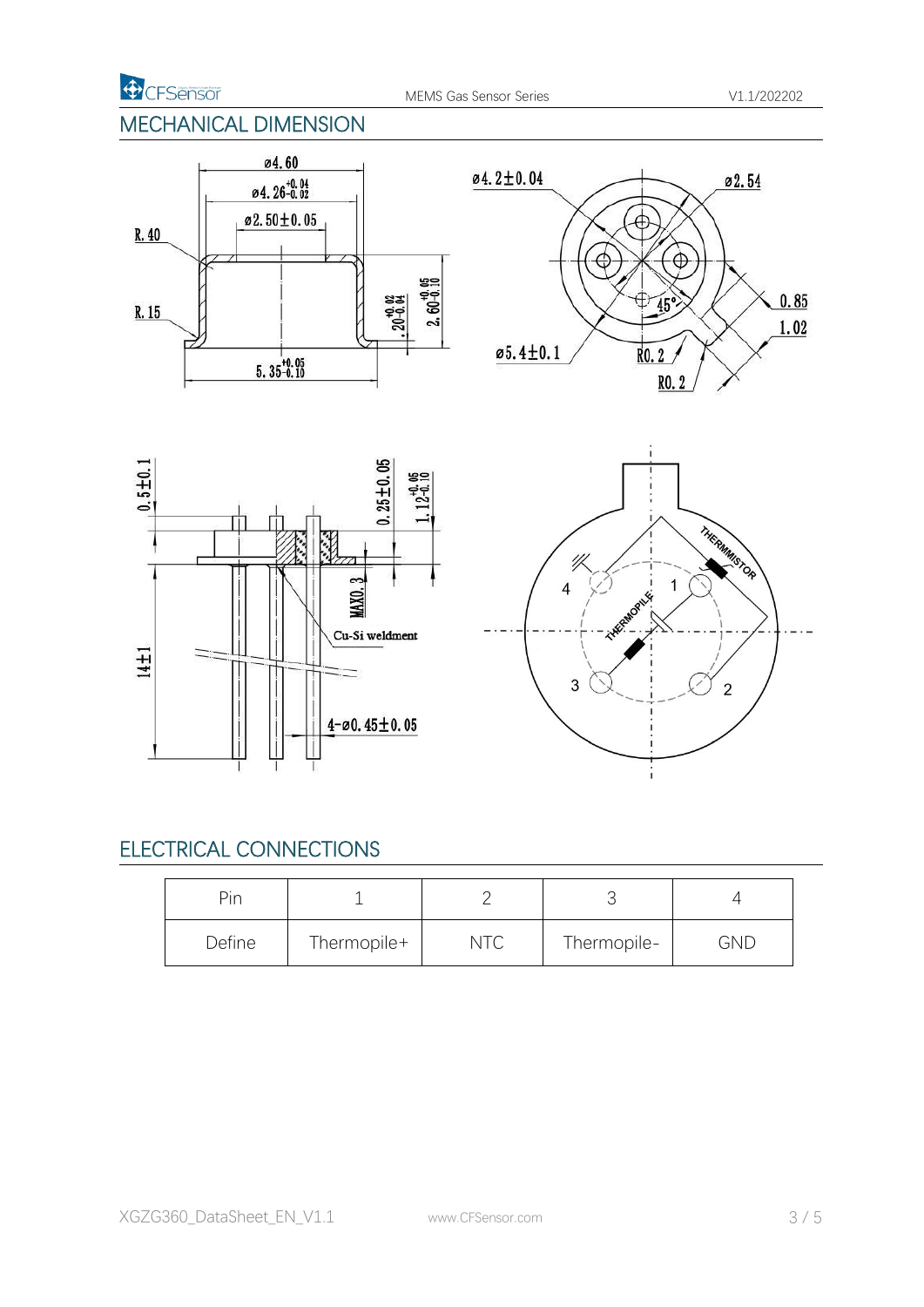

### 【 SAFETY NOTES 】

Using these sensors products may malfunction due to external interference and surges, therefore, please confirm the performance and quality in actual use. Just in case, please make a safety design on the device (fuse, circuit breaker, such as the installation of protection circuits, multiple devices, etc.), so it would not harm life, body, property, etc even a malfunction occurs.

To prevent injuries and accidents, please be sure to observe the following items:

●The driving current and voltage should be used below the rated value.

●Please follow the terminal connection diagram for wiring. Especially for the reverse connection of the power supply, it will cause an accident due to circuit damage such as heat, smoke, fire, etc.

●In order to ensure safety, especially for important uses, please be sure to consider double safety circuit configuration.

●Do not apply pressure above the maximum applied pressure. In addition, please be careful not to mix foreign matter into the pressure medium. Otherwise, the sensor will be discarded, or the media will blew out and cause an accident.<br>●Be careful when fixing the product and connecting the pressure inlet. Otherwise, accidents may occur

due to sensor scattering and the blowing out of the media.

●Because the sensor PIN is sharp, please be careful not to hurt your body when using it.

#### 【 WARRANTY 】

The information in this sheet has been carefully reviewed and is believed to be accurate; however, no responsibility is assumed for inaccuracies. Furthermore, this information does not convey to the purchaser of such devices any license under the patent rights to the manufacturer. CFSensor reserves the right to make changes without further notice to any product herein. CFSensor makes no warranty, representation or guarantee regarding the suitability of its product for any particular purpose, nor does CFSensor assume any liability arising out of the application or use of any product or circuit and specifically disclaims any and all liability, including without limitation consequential or incidental damages. Typical parameters can and do vary in different applications. All operating parameters must be validated for each customer application by customer's technical experts. CFSensor does notconvey any license under its patent rights nor the rights of others.

#### 【 CONTACT 】

CFSensor 14-15F/4Bldg High-Tech Park High-Tech Area Wuhu P.R.C.241000 Tel/Fax:+86 18226771331 Email:INFO@CFSensor.com